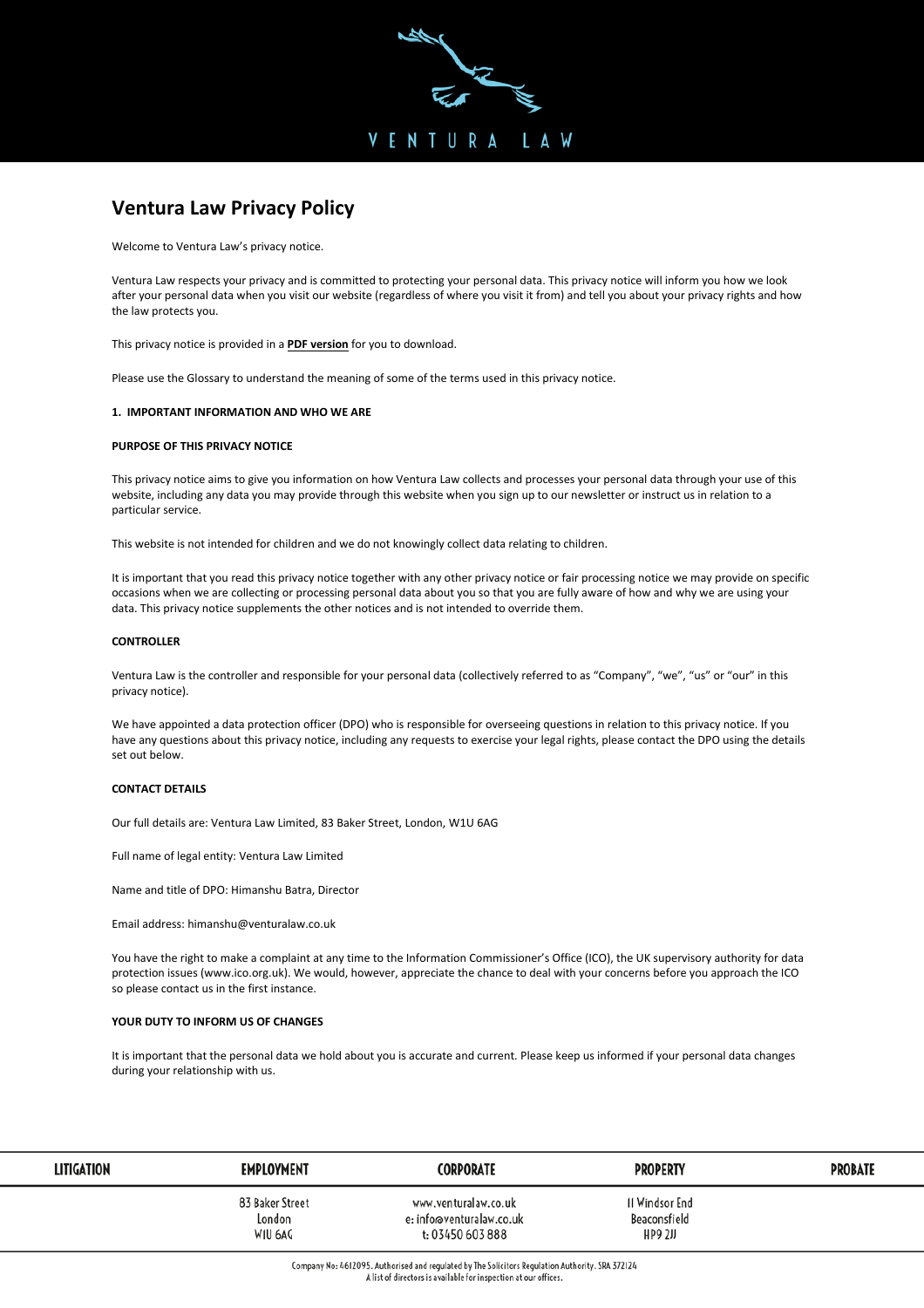## **THIRD-PARTY LINKS**

This website may include links to third-party websites, plug-ins and applications. Clicking on those links or enabling those connections may allow third parties to collect or share data about you. We do not control these third-party websites and are not responsible for their privacy statements. When you leave our website, we encourage you to read the privacy notice of every website you visit.

#### **2. THE DATA WE COLLECT ABOUT YOU**

Personal data, or personal information, means any information about an individual from which that person can be identified. It does not include data where the identity has been removed (anonymous data).

We may collect, use, store and transfer different kinds of personal data about you which we have grouped together as follows:

- Identity Data includes first name, maiden name, last name, username or similar identifier, marital status, title, date of birth and gender.
- Contact Data includes email address and telephone numbers.
- Financial Data includes bank account details.
- Technical Data includes internet protocol (IP) address, your login data, browser type and version, time zone setting and location, browser plug-in types and versions, operating system and platform and other technology on the devices you use to access this website.
- Usage Data includes information about how you use our website.
- Marketing and Communications Data includes your preferences in receiving marketing from us.

We may from time to time (depending on the nature of your instructions to us) collect Special Categories of Personal Data about you (this includes details about your race or ethnicity, religious beliefs, sexual orientation, trade union membership, information about your health and genetic and biometric data).

#### **IF YOU FAIL TO PROVIDE PERSONAL DATA**

Where we need to collect personal data by law, or under the terms of a contract we have with you and you fail to provide that data when requested, we may not be able to perform the contract.

## **3. HOW IS YOUR PERSONAL DATA COLLECTED?**

We use different methods to collect data from and about you including through:

- Direct interactions. You may give us your Identity, Contact and Financial Data by filling in forms or by corresponding with us by post, phone, email or otherwise.
- **Subscribing to our service or publications;**
- **Request marketing to be sent to you; or**
- Giving us feedback.
- Automated technologies or interactions. As you interact with our website, we may automatically collect Technical Data about your equipment, browsing actions and patterns.
- **Third parties or publicly available sources.**
- Technical Data from the parties such as Google Analytics:

## **4. HOW WE USE YOUR PERSONAL DATA**

We will only use your personal data when the law allows us to. Most commonly, we will use your personal data in the following circumstances:

Where we need to perform the contract we are about to enter into or have entered into with you.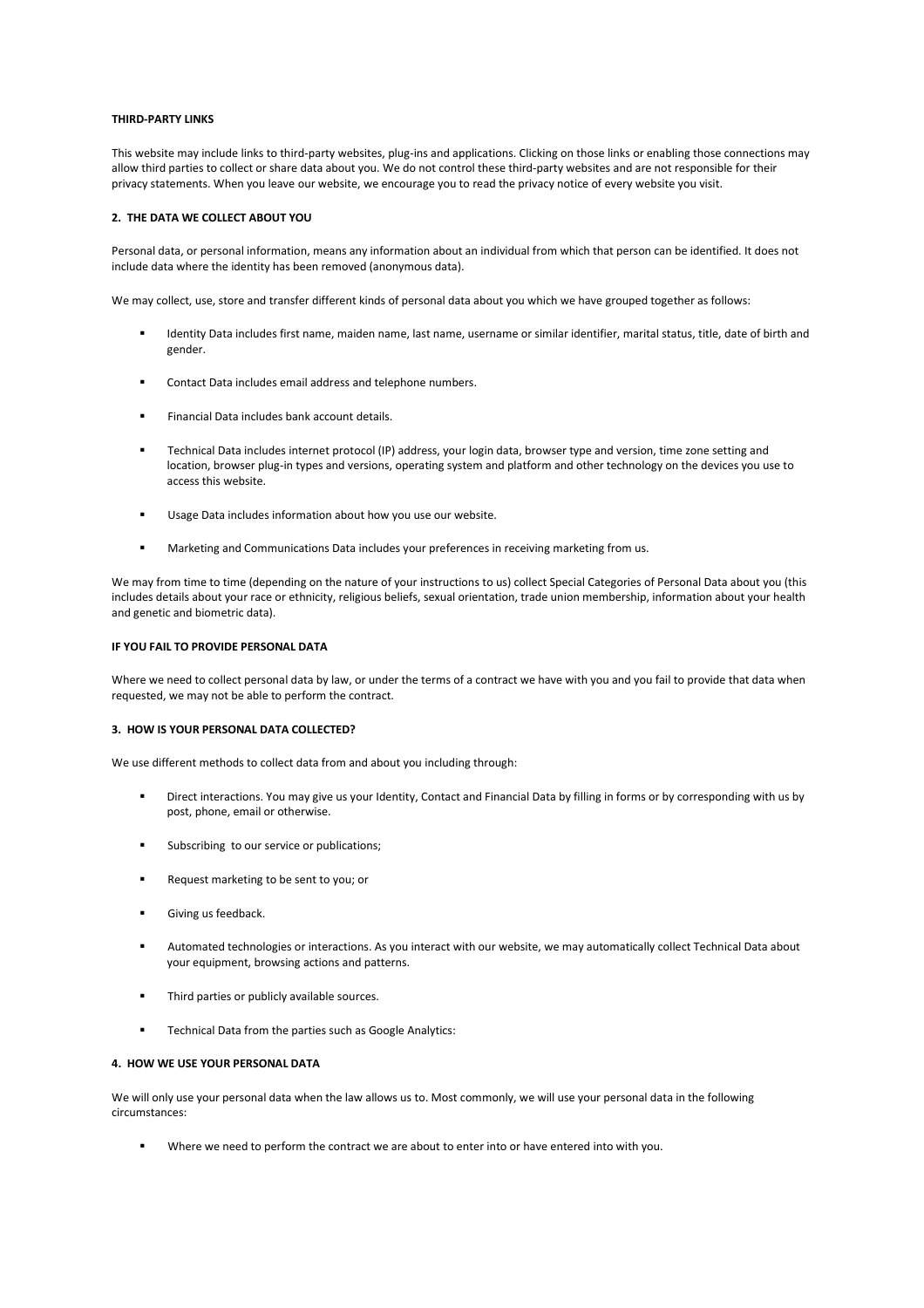- Where it is necessary for our legitimate interests (or those of a third party) and your interests and fundamental rights do not override those interests.
- **Where we need to comply with a legal or regulatory obligation.**

Generally we do not rely on consent as a legal basis for processing your personal data other than in relation to sending third party direct marketing communications to you via email. You have the right to withdraw consent to marketing at any time by contacting us.

#### **MARKETING**

We strive to provide you with choices regarding certain personal data uses, particularly around marketing and advertising.

## **OPTING OUT**

You can ask us to stop sending you marketing messages at any time by contacting us at any time.

Where you opt out of receiving these marketing messages, this will not apply to personal data provided to us as a result of instructing us in a matter.

# **COOKIES**

You can set your browser to refuse all or some browser cookies, or to alert you when websites set or access cookies. If you disable or refuse cookies, please note that some parts of this website may become inaccessible or not function properly.

#### **CHANGE OF PURPOSE**

We will only use your personal data for the purposes for which we collected it, unless we reasonably consider that we need to use it for another reason and that reason is compatible with the original purpose. If you wish to get an explanation as to how the processing for the new purpose is compatible with the original purpose, please contact us.

If we need to use your personal data for an unrelated purpose, we will notify you and we will explain the legal basis which allows us to do so.

Please note that we may process your personal data without your knowledge or consent, in compliance with the above rules, where this is required or permitted by law.

#### **5. DISCLOSURES OF YOUR PERSONAL DATA**

We may have to share your personal data with the parties set out below

- **External Third Parties as set out in the Glossary.**
- Third parties to whom we may choose to sell, transfer, or merge parts of our business or our assets. Alternatively, we may seek to acquire other businesses or merge with them. If a change happens to our business, then the new owners may use your personal data in the same way as set out in this privacy notice.

We require all third parties to respect the security of your personal data and to treat it in accordance with the law. We do not allow our third-party service providers to use your personal data for their own purposes and only permit them to process your personal data for specified purposes and in accordance with our instructions.

# **6. INTERNATIONAL TRANSFERS**

We do not transfer your personal data outside the European Economic Area (EEA).

# **7. DATA SECURITY**

We have put in place appropriate security measures to prevent your personal data from being accidentally lost, used or accessed in an unauthorised way, altered or disclosed.

We have put in place procedures to deal with any suspected personal data breach and will notify you and any applicable regulator of a breach where we are legally required to do so.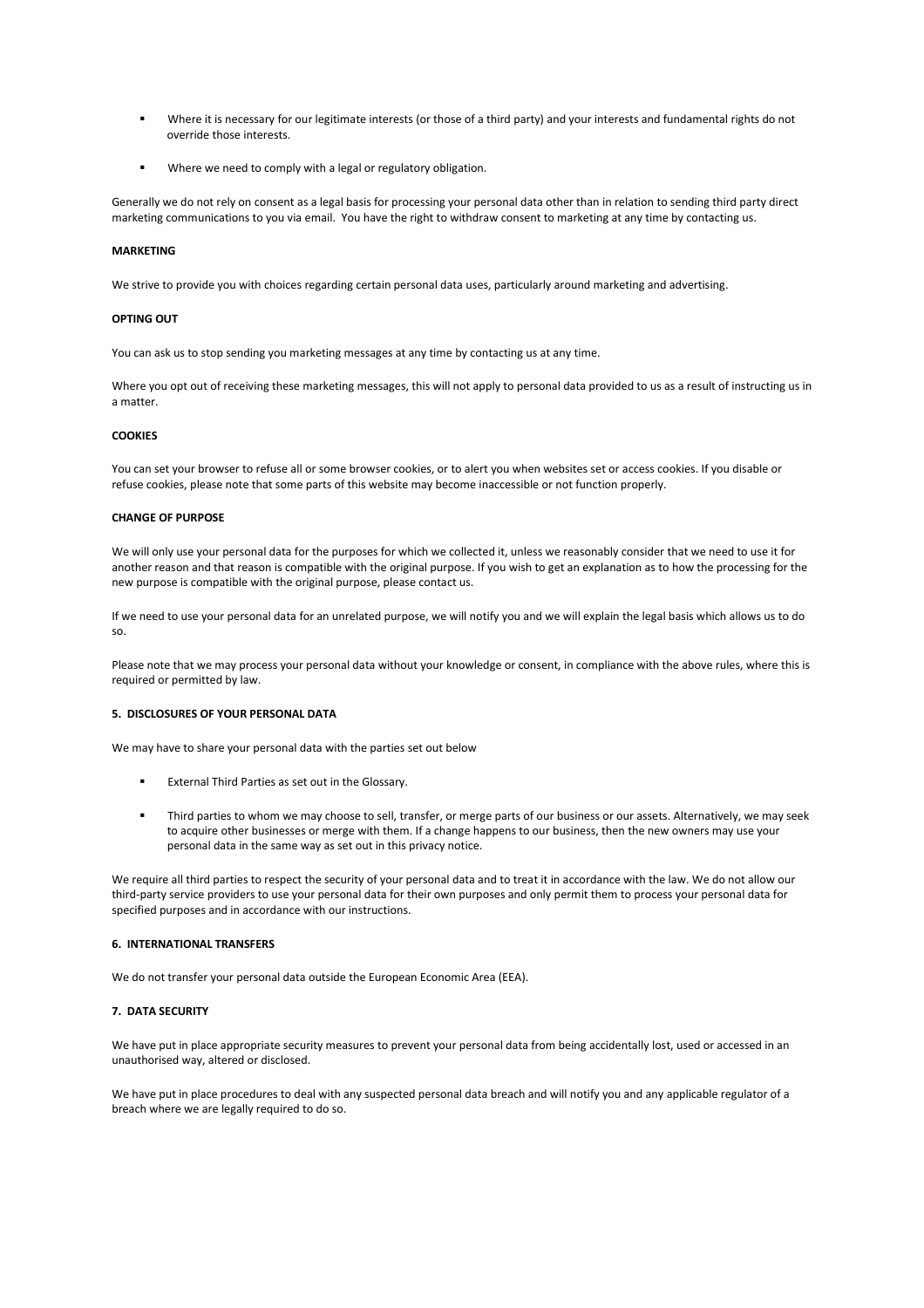# **8. DATA RETENTION**

## **HOW LONG WILL YOU USE MY PERSONAL DATA FOR?**

We will only retain your personal data for as long as necessary to fulfil the purposes we collected it for.

By law we have to keep information and files for six years following the file closure.

In some circumstances you can ask us to delete your data.

# **9. YOUR LEGAL RIGHTS**

Under certain circumstances, you have rights under data protection laws in relation to your personal data. These rights are as follows:

- Request access to your personal data.
- Request correction of your personal data.
- Request erasure of your personal data.
- **•** Object to processing of your personal data.
- **Request restriction of processing your personal data.**
- Request transfer of your personal data.
- Right to withdraw consent.

If you wish to exercise any of the rights set out above, please contact us.

#### **NO FEE USUALLY REQUIRED**

You will not have to pay a fee to access your personal data (or to exercise any of the other rights). However, we may charge a reasonable fee if your request is clearly unfounded, repetitive or excessive. Alternatively, we may refuse to comply with your request in these circumstances.

## **WHAT WE MAY NEED FROM YOU**

We may need to request specific information from you to help us confirm your identity and ensure your right to access your personal data (or to exercise any of your other rights). This is a security measure to ensure that personal data is not disclosed to any person who has no right to receive it. We may also contact you to ask you for further information in relation to your request to speed up our response.

#### **TIME LIMIT TO RESPOND**

We try to respond to all legitimate requests within one month. Occasionally it may take us longer than a month if your request is particularly complex or you have made a number of requests. In this case, we will notify you and keep you updated.

#### **10. GLOSSARY**

#### **LAWFUL BASIS**

Legitimate Interest means the interest of our business in conducting and managing our business to enable us to give you the best service. We make sure we consider and balance any potential impact on you (both positive and negative) and your rights before we process your personal data for our legitimate interests. We do not use your personal data for activities where our interests are overridden by the impact on you (unless we have your consent or are otherwise required or permitted to by law). You can obtain further information about how we assess our legitimate interests against any potential impact on you in respect of specific activities by contacting us

Performance of Contract means processing your data where it is necessary for the performance of a contract to which you are a party or to take steps at your request before entering into such a contract.

Comply with a legal or regulatory obligation means processing your personal data where it is necessary for compliance with a legal or regulatory obligation that we are subject to.